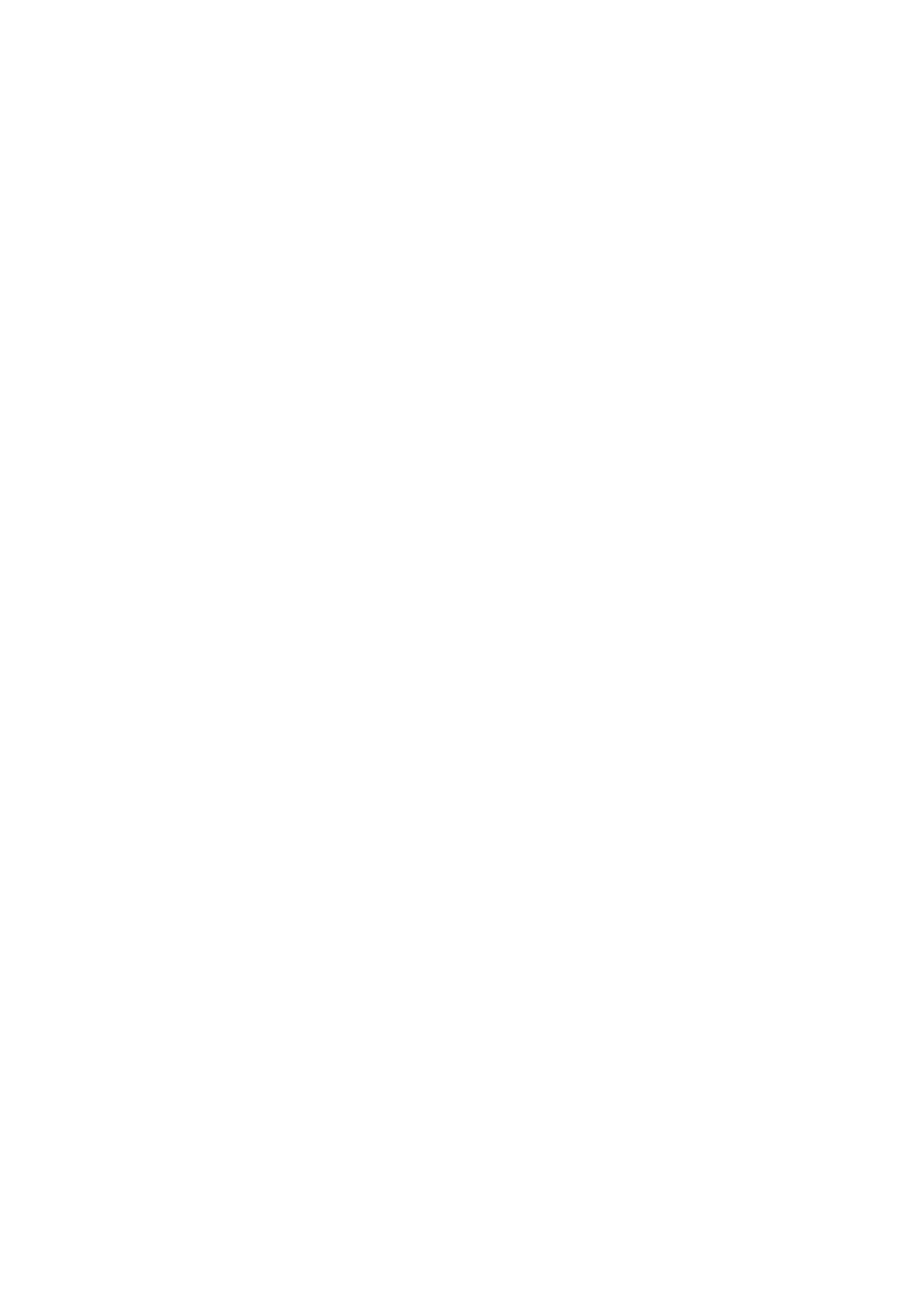## **12th Workshop on Electronics for LHC and future Experiments**

## **Wednesday, September 27, 2006**

## **Poster sessions (4:20 PM - 6:00 PM)**

| [id] title                                                                                                                                                                | presenter                                | board |
|---------------------------------------------------------------------------------------------------------------------------------------------------------------------------|------------------------------------------|-------|
| [33] Development and test results of a readout chip for the GERDA experiment                                                                                              | SMALE, Nigel                             |       |
| [106] Radiation Testing of electronic components and systems for the LHC<br>experiments and machine : summary and future                                                  | WIJNANDS, Thijs                          |       |
| [61] A high level modelling approach to design and manage 18 electronics<br>configurations used for the ECAL's endcaps hardware design                                    | VAUMORIN, Emmanuel<br>ROMANTEAU, Thierry |       |
| [44] Data Acquisition and Management in the Calibration Processes of the CMS<br><b>Barrel Muon Alignment System</b>                                                       | SZÉKELY, Géza                            |       |
| [68] The Level-1 Global Trigger for the CMS Experiment at LHC                                                                                                             | TAUROK, Anton<br>JEITLER, Manfred        |       |
| [96] Signal Integrity Studies at Optical Multiplexer Board for TileCal System                                                                                             | <b>TORRES PAIS, Jose</b>                 |       |
| [56] "CMAD", a Full Custom ASIC, for the Upgrade of COMPASS RICH-1                                                                                                        | COBANOGLU, Ozgur                         |       |
| [51] Background for High Energy Space Instrumentation at ISS                                                                                                              | RUSSU, Andres                            |       |
| [109] CMS ECAL Low Voltage system                                                                                                                                         | SINGOVSKI, Alexander                     |       |
| [83] CMS Optical Links - Lessons learned from Mass Production                                                                                                             | TROSKA, Jan                              |       |
| [46] Design and performance of a PASA for the FAST-TRD Detector of the CBM<br>experiment at FAIR                                                                          | SOLTVEIT, Hans Kristian                  |       |
| [35] Radiation tests for Slow Control ALICE TOF systems                                                                                                                   | <b>ANTONIOLI, Pietro</b>                 |       |
| [8] Evaluation of Data Transmission at 80MHz and 160MHz Over Backplane,<br><b>Copper and Optical Links</b>                                                                | MATVEEV, Mikhail                         |       |
| [32] Electronic Devices for Controlling the Very High Voltage in the ALICE TPC<br><b>Detector</b>                                                                         | <b>BOCCIOLI, Marco</b>                   |       |
| [71] The LHC Beam Loss Monitoring System's Surface Building Instalation.                                                                                                  | ZAMANTZAS, Christos                      |       |
| [101] Ideas on DC-DC Converters for Delivery of Low Voltage and High Currents<br>for the SLHC / ILC Detector Electronics in Magnetic field and Radiation<br>environments. | DHAWAN, Satish                           |       |
| [42] Wafer test of the LHCb Outer Tracker TDC-Chip                                                                                                                        | KNOPF, Jan                               |       |
| [79] Implementation of the Control System for the LHCb Muon Detector                                                                                                      | ANTUNES NOBREGA, Rafael                  |       |
| [20] A compact plug-in module for LHC-like trigger emulation                                                                                                              | SIDIROPOULOS, Georgios                   |       |
| [22] Local Trigger Processor Interface Module                                                                                                                             | NUNES CARACINHA, Diogo                   |       |
| [130] High-density backplanes - problems and solutions                                                                                                                    | SILVERSTEIN, Sam                         |       |
| [86] Functional and linearity tester system for the LHC beam loss monitoring data<br>acquisition card                                                                     | EMERY, Jonathan                          |       |
| [98] Commissioning and calibration of the CMS micro-strip tracker                                                                                                         | <b>BAINBRIDGE, Robert</b>                |       |
| [76] Signal integrity analysis for the electronic design of printed circuit boards                                                                                        | OLTEAN KARLSSON,<br>Alexandra Dana       |       |